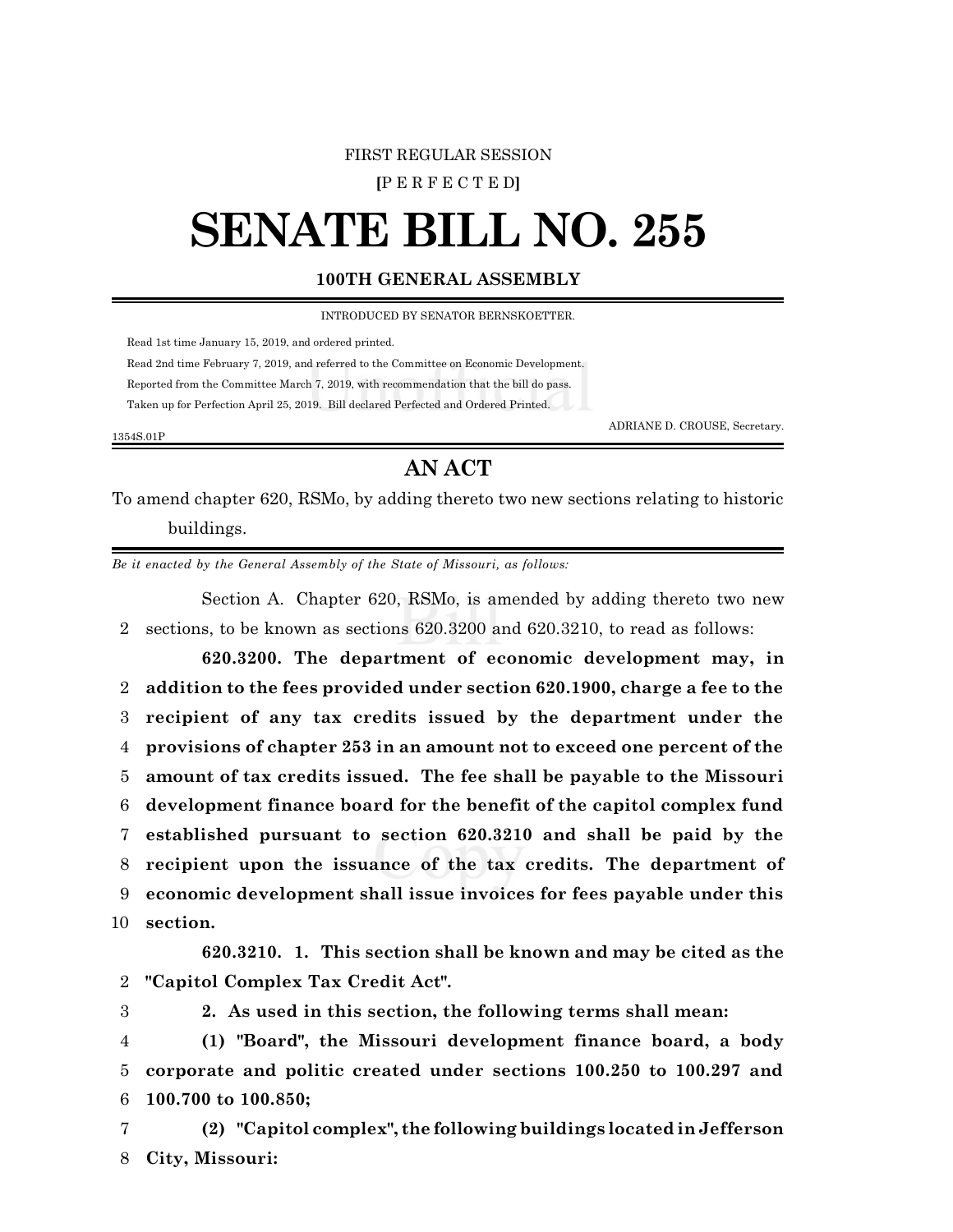**(a) State capitol building, 201 West Capitol Avenue;**

**(b) Supreme court building, 207 West High Street;**

**(c) Old Federal Courthouse, 131 West High Street;**

**(d) Highway building, 105 Capitol Avenue;**

**(e) Governor's mansion, 100 Madison Street;**

**(3) "Certificate", a tax credit certificate issued under this section;**

 **(4) "Department", the Missouri department of economic development;**

 **(5) "Eligible artifact", any items of personal property specifically for display in a building in the capitol complex or former fixtures which were previously owned by the state and used within the capitol complex, but which had been removed. The board of public buildings shall, in their sole discretion, make all determinations as to which items are eligible artifacts and may employ such experts as may be useful to them in making such a determination;**

 **(6) "Eligible artifact donation", a donation of an eligible artifact to the board of public buildings. The value of such donation shall be set by the board of public buildings who may employ such experts as may be useful to them in making such a determination. The board of public buildings shall, in their sole discretion, determine if an artifact is to be accepted;**

 **(7) "Eligible monetary donation", donations received from a qualified donor to the capitol complex fund, created in this section, or to an organization exempt from taxation under 501(c)(3) of the Internal Revenue Service Code of 1986, as amended, whose mission and purpose is to restore, renovate, improve, and maintain one or more buildings in the capitol complex, that are to be used solely for projects to restore, renovate, improve, and maintain buildings and their furnishings in the capitol complex and the administration thereof. Eligible donations may include:**

 **(a) Cash, including checks, money orders, credit card payments, or similar cash equivalents valued at the face value of the currency. Currency of other nations shall be valued based on the exchange rate on the date of the gift. The date of the donation shall be the date that cash or check is received by the applicant or the date posted to the donor's account in the case of credit or debit cards;**

**(b) Stocks from a publicly traded company;**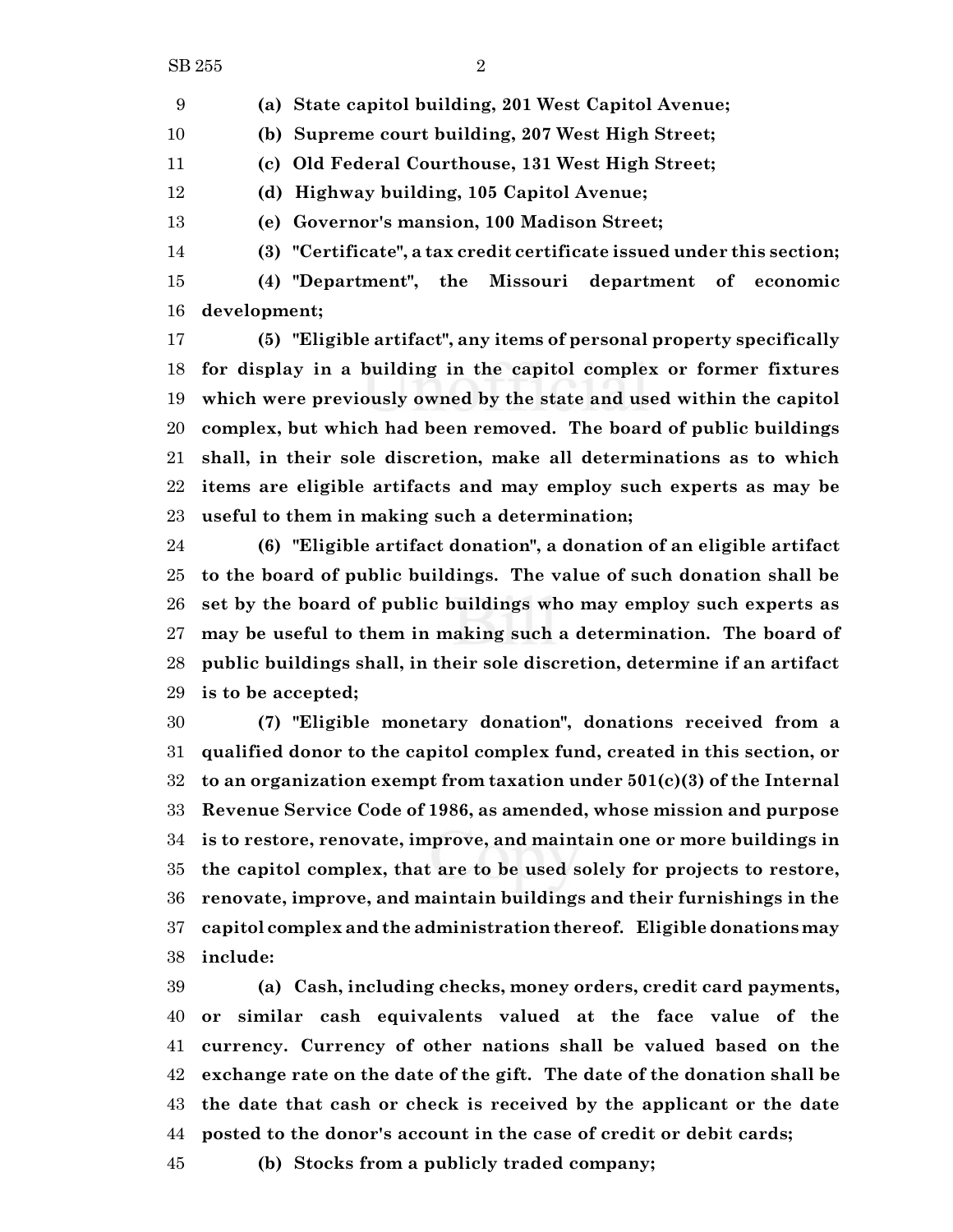**(c) Bonds which are publicly traded;**

 **(8) "Eligible recipient", the capitol complex fund, created in this section, or an organization exempt from taxation under 501(c)(3) of the Internal Revenue Service Code of 1986, as amended, whose mission and purpose is to restore, renovate, improve, and maintain one or more buildings in the capitol complex;**

 **(9) "Qualified donor", any of the following individuals or entities who make an eligible monetary donation or eligible artifact donation to the capitol complex fund or other eligible recipient:**

 **(a) A person, firm, partner in a firm, corporation, or a shareholder in an S corporation doing business in the state of Missouri and subject to the state income tax imposed in chapter 143;**

 **(b) A corporation subject to the annual corporation franchise tax imposed in chapter 147;**

 **(c) An insurance company paying an annual tax on its gross premium receipts in this state;**

 **(d) Any other financial institution paying taxes to the state of Missouri or any political subdivision of this state under chapter 148;**

 **(e) An individual subject to the state income tax imposed in chapter 143;**

 **(f) Any charitable organization, including any foundation or not- for-profit corporation, which is exempt from federal income tax and whose Missouri unrelated business taxable income, if any, would be subject to the state income tax imposed under chapter 143.**

 **3. There is hereby created a fund to be known as the "Capitol Complex Fund", separate and distinct from all other board funds, which is hereby authorized to receive any eligible monetary donation as provided in this section and revenues derived from fees imposed pursuant to section 620.3200. The capitol complex fund shall be segregated into two accounts: a rehabilitation and renovation account and a maintenance account. Ninety percent of the revenues received from eligible donations pursuant to the provisions of this section and fees collected pursuant to section 620.3000 shall be deposited in the rehabilitation and renovation account and seven and one-half percent of such revenues shall be deposited in the maintenance account. The assets of these accounts, together with any interest which may accrue thereon, shall be used by the board solely for the purposes of**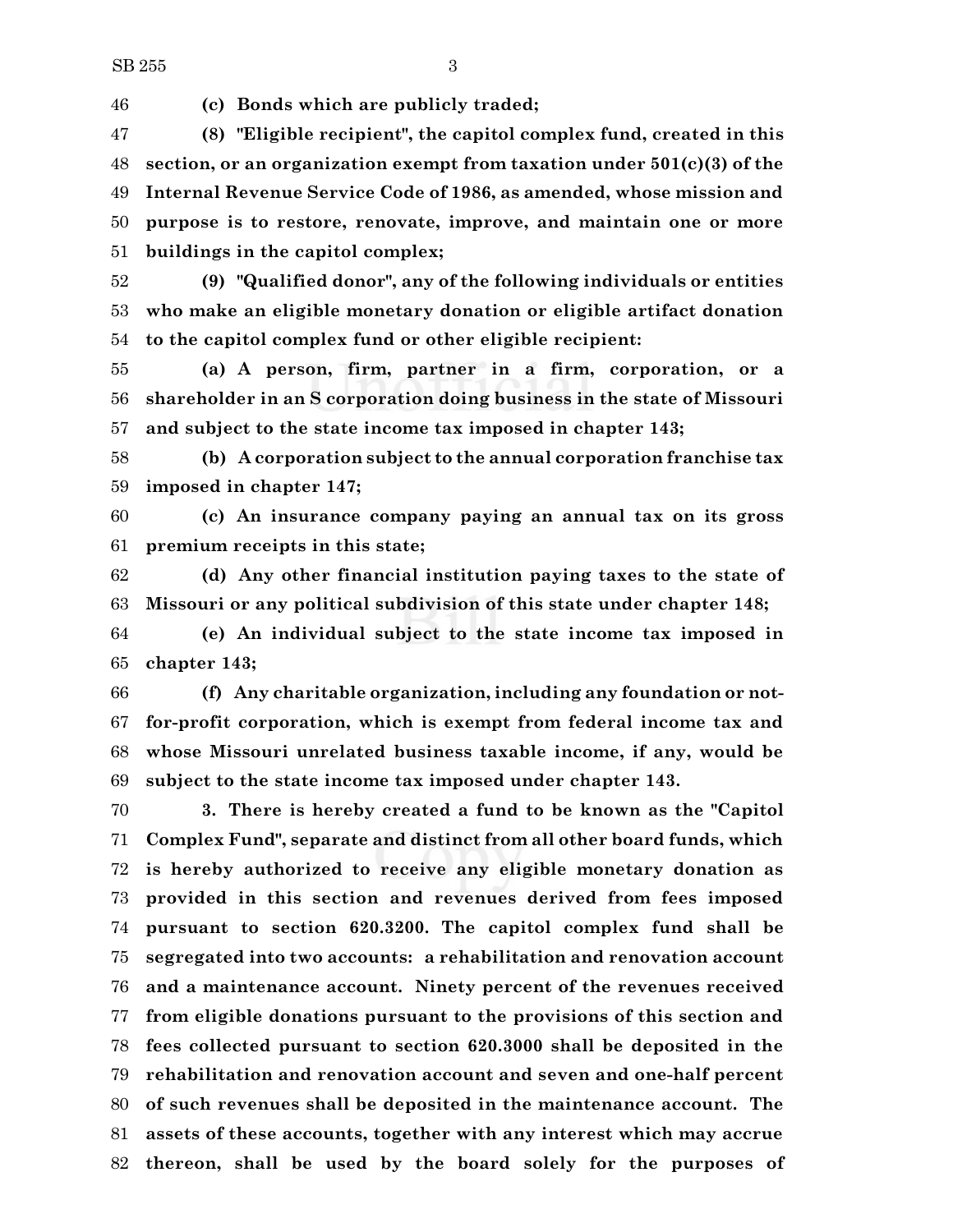**restoration and maintenance of the building of the capitol complex as defined in this section, and for no other purpose. The remaining two and one-half percent of the revenues deposited into the fund may be used for the purposes of soliciting donations to the fund, advertising and promoting the fund, and administrative costs of administering the fund. Any amounts not used for those purposes shall be deposited back into the rehabilitation and renovation account and the maintenance account divided in the manner set forth in this section. The board may, as an administrative cost, use the funds to hire fund raising professionals and such other experts or advisors as may be necessary to carry out the board's duties under this section. The choice of projects for which the money is to be used, as well as the determination of the methods of carrying out the project and the procurement of goods and services thereon shall be made by the commissioner of administration. No monies shall be released from the fund for any expense without the approval of the commissioner of administration, who may delegate that authority as deemed appropriate. All contracts for rehabilitation, renovation, or maintenance work shall be the responsibility of the commissioner of administration. A memorandum of understanding may be executed between the commissioner of administration and the board determining the processes for obligation, reservation, and payment of eligible costs from the fund. The commission of administration shall not obligate costs in excess of the fund balance. The board shall not be responsible for any costs obligated in excess of available funds and shall be held harmless in any contracts related to rehabilitation, renovation, and maintenance of capitol complex buildings. No other board funds shall be used to pay obligations made by the commissioner of administration related to activities under this section.**

 **4. For all taxable years beginning on or after January 1, 2019, any qualified donor shall be allowed a credit against the taxes otherwise due under chapters 143 and 148, except for sections 143.191 to 143.265, in an amount of fifty percent of the eligible monetary donation. The amount of the tax credit claimed may exceed the amount of the donor's state income tax liability in the tax year for which the credit is claimed. Any amount of credit that exceeds the qualified donor's state income tax liability may be refundable or may be carried**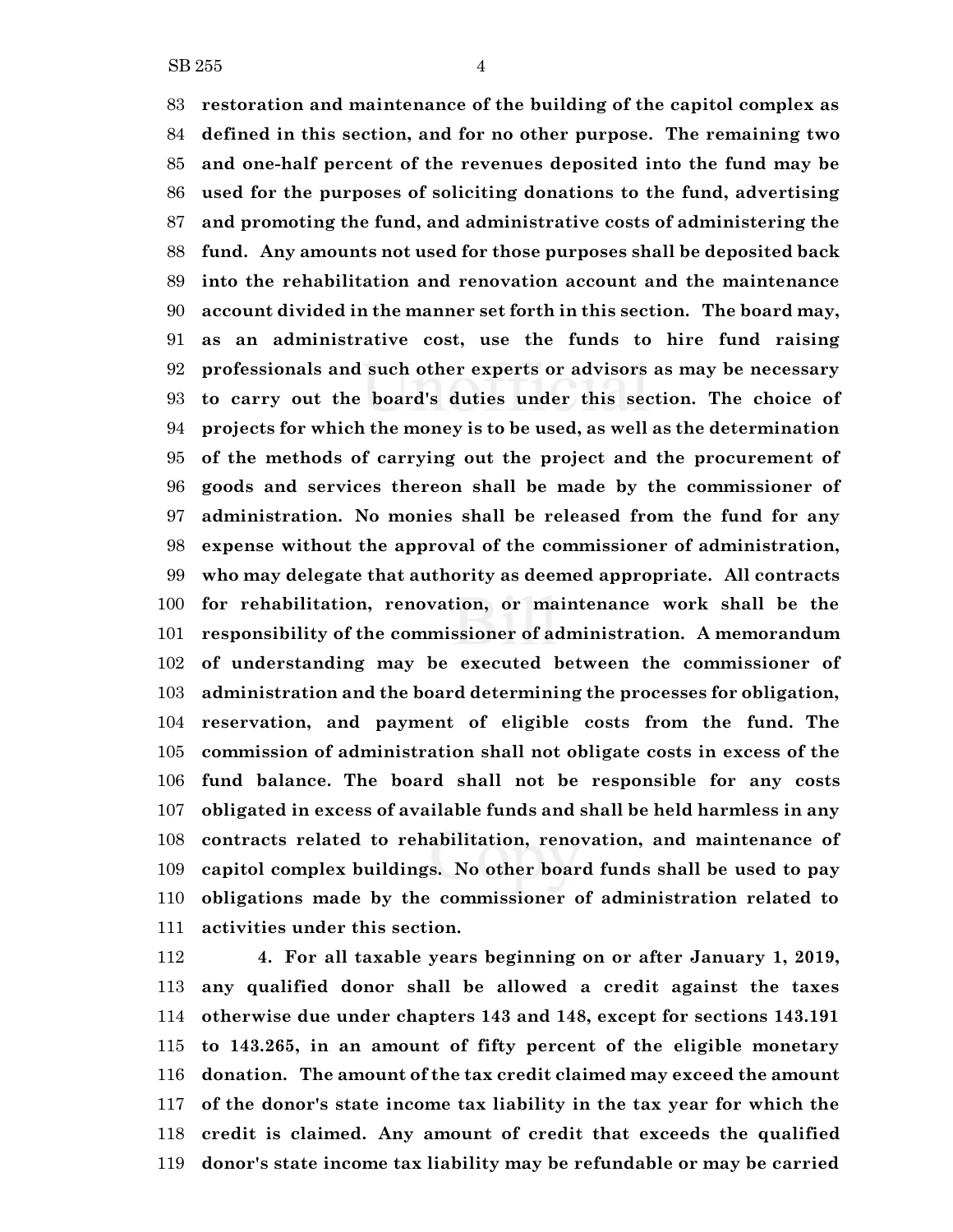**forward to any of the taxpayer's four subsequent taxable years.**

 **5. For all taxable years beginning on or after January 1, 2019, any qualified donor shall be allowed a credit against the taxes otherwise due under chapters 143 and 148, except for sections 143.191 to 143.265, in an amount of thirty percent of the eligible artifact donation. The amount of the tax credit claimed may not exceed the amount of the qualified donor's state income tax liability in the tax year for which the credit is claimed. Any amount of credit that exceeds the qualified donor's state income tax liability shall not be refundable but may be carried forward to any other taxpayer's four subsequent taxable years.**

 **6. To claim a credit for an eligible monetary donation as set forth in subsection 4 of this section, a qualified donor shall make an eligible monetary donation to the board as custodian of the capitol complex fund or other eligible recipient. Upon receipt of such donation, the board or other eligible recipient shall issue to the qualified donor a statement evidencing receipt of such donation, including the value of such donation, with a copy to the department. Upon receipt of the statement from the eligible recipient, the department shall issue a tax credit certificate equal to fifty percent of the amount of the donation, to the qualified donor, as indicated in the statement from the eligible recipient.**

 **7. To claim a credit for an eligible artifact donation as set forth in subsection 5 of this section, a qualified donor shall donate an eligible artifact to the board of public buildings. If the board of public buildings determines that artifact is an eligible artifact and has determined to accept the artifact, it shall issue a statement of donation to the eligible donor specifying the value placed on the artifact by the board of public buildings, with a copy to the department. Upon receiving a statement from the board of public buildings, the department shall issue a tax credit certificate equal to thirty percent of the amount of the donation, to the qualified donor as indicated in the statement from the board of public buildings.**

 **8. The department shall not authorize more than ten million dollars in tax credits provided under this section in any calendar year. Donations shall be processed for tax credits on a first come, first serve basis. Donations received in excess of the tax credit cap shall be**